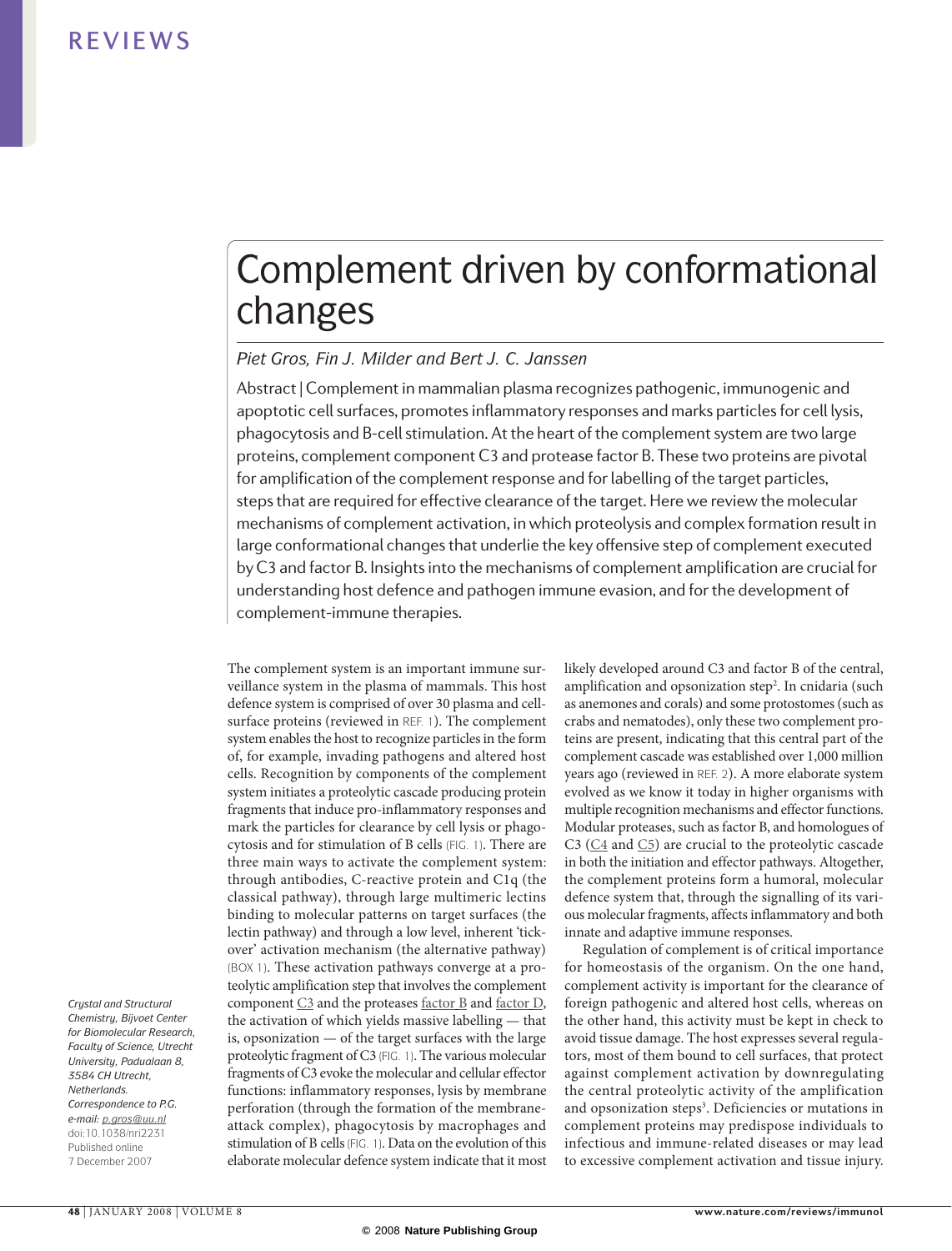

**Nature Reviews** | **Immunology** pathways and results in the covalent attachment of a small amount of C3b (a proteolytically activated fragment of C3) to target surfaces. This is followed by the central step in the complement response: factor B binds C3b to generate the C3bB complex, which is subsequently activated by the protease factor D to form the active C3 convertase complex C3bBb. The C3 convertase activates many C3 molecules into C3b that covalently couple to reactive surfaces (opsonization), thereby amplifying the complement response. The activation of C3 results in several effector functions, such as inflammatory responses, phagocytosis and B‑cell stimulation. Tight regulation of this potentially damaging deposition of C3b is achieved by surface-bound regulators, such as complement receptor 1 (CR1) and decay-accelerating factor (DAF) and soluble factor H, that dissociate Bb from C3b; this is known as decay-accelerating activity. Furthermore, surfacebound CR1 and membrane cofactor protein (MCP) and soluble factor H aid the protease factor I in the processing of C3b; this is called cofactor activity. ANA, anaphylatoxin domain; CCP, complement-control protein; CUB, complement C1r/C1s, UEGF, BMP1; SP, serine protease; TED, thioester-containing domain; VWA, von Willebrand factor A.

Examples of associated pathological conditions are atypical haemolytic uraemic syndrome, systemic lupus erythematosus and age-related macular degeneration (reviewed in Ref. 4). Therefore, complement-based immunity depends on a balance between tagging surfaces with activated C3 for clearance and protecting surfaces by preventing tagging.

Many of the biochemical aspects of complement activity have been resolved in the past decades (reviewed in Refs 1,5–10). However, the molecular mechanisms that underlie the central aspects of complement activation have long remained elusive. Recent advances in the determination of the structures of two key proteins, C3 and factor B, and their proteolytic fragments provide a framework to develop mechanistic models. The structural data revealed the complex architecture of C3 (Refs 11,12) and the large conformational changes this molecule undergoes upon activation into fragment C3b, alteration of activity into iC3b and C3dg, and deactivation into C3c by sequential proteolysis<sup>13-15</sup> (FIG. 1). Structures of the proenzyme factor  $B^{16}$  and its proteolytic fragment  $Bb^{17}$  (as well as its homologue C2a<sup>18,19</sup>) gave insights into the formation and activity of the central C3 convertase, an instable protease complex formed by C3b and Bb (the activated fragments of C3 and factor B, respectively) that is essential for the central amplification and opsonization step.

In this Review, we discuss these recent structural insights and relate them to mechanisms of complement activity, host control and evasion by pathogens. We describe how the intricate structure of C3 markedly rearranges upon proteolytic activation exposing and activating the chemical reactive groups for attachment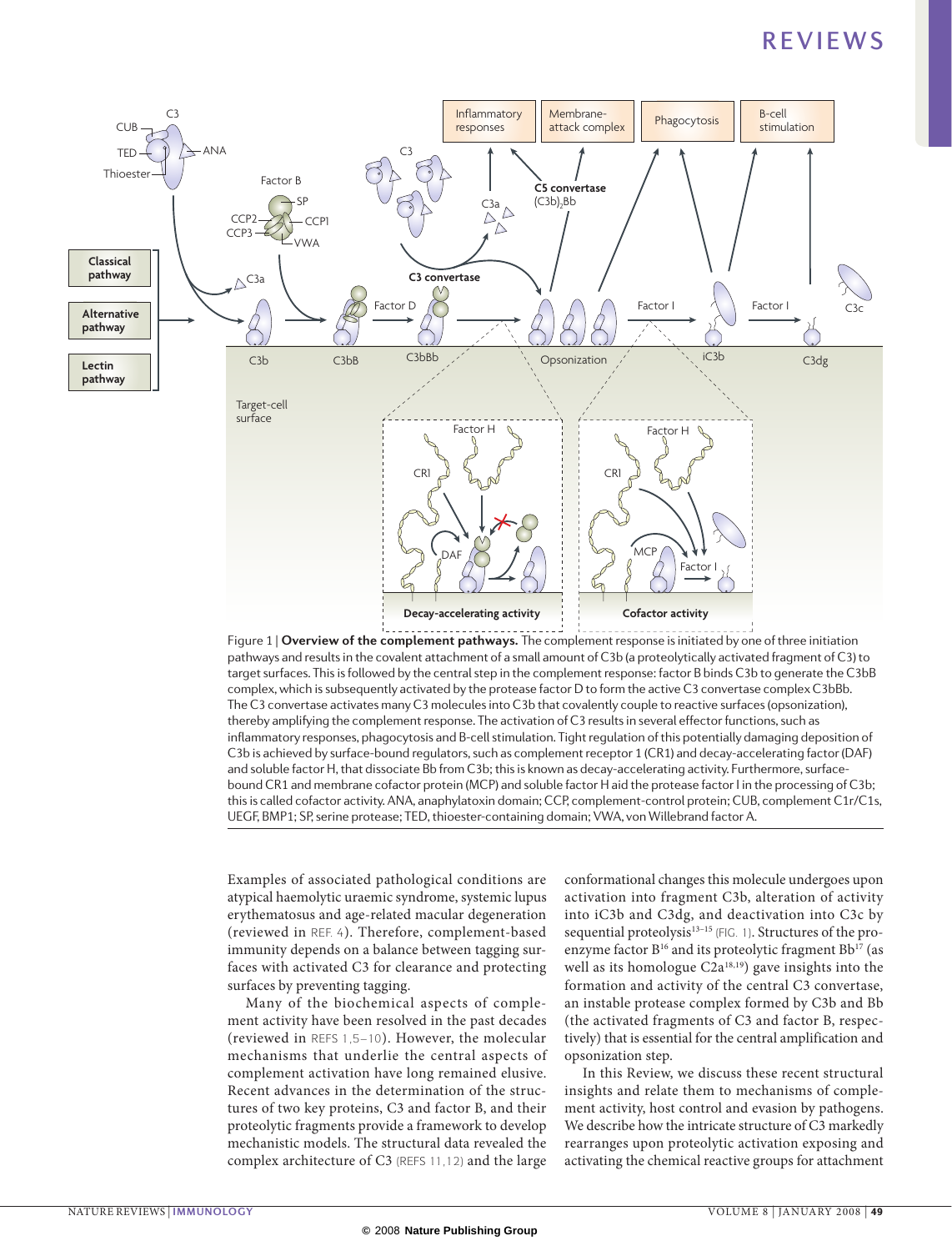### Box 1 | Recognition pathways of complement activation

Recognition of a pathogenic, immunogenic or apoptoticcell surface is a first and crucial step in complement activation. Two specific recognition pathways, the classical pathway and the lectin pathway, and a non-specific pathway, the alternative pathway, activate the complement system (see figure). The classical pathway is initiated by the recognition of immune complexes on target surfaces by C1q, which forms part of the large multiprotein complex C1, consisting of C1q, C1r and C1s. The binding event induces conformational changes in C1 that activate the serine proteases  $C1r$  and  $C1s<sup>82</sup>$ . The lectin pathway is initiated by the recognition of microbial sugars (such as mannose, N-acetylglucosamine or fucose)6,83. The sugars are recognized by mannose-binding lectins (MBLs) or ficolins, which are in complex with one of three MBLassociated serine proteases (MASPs; MASP1, MASP2 or MASP3)8,84,85; recognition is followed by activation of the MASPs. In both the classical and lectin pathways, the activated C1, MBL–MASP2 or ficolin–MASP2 complexes proteolytically activate complement component C4, which is homologous to C3 (MASP1 and MASP3 have not been shown unambiguously to activate C4 or C2). Similar to C3, activation of C4 by proteolytic cleavage results in release of the anaphylatoxin C4a and the major fragment C4b. C4b can covalently bind to a target surface close to the C1, MBL–MASP or ficolin–MASP complexes. Once attached to the surface, C4b binds the zymogen C2 (which is homologous to factor B) in a magnesium-dependent manner and the nearby C1, MBL–MASP or ficolin–MASP complexes subsequently proteolytically activate C4bbound C2 into C2b and C2a (which are homologous to Ba



and Bb, respectively). Of these only C2a stays attached to C4b. This complex, C4b2a, is called the classical pathway C3 convertase and is able to proteolytically activate C3. Instead of activation by specific recognition, the alternative pathway is spontaneously activated, although at a very low rate<sup>86</sup>. This 'tickover' is achieved by spontaneous hydrolysis of C3 (REF. 32). Hydrolysed C3, termed C3(H<sub>2</sub>O), can bind factor B, which is homologous to C2. The bound factor B can be activated proteolytically by the protease factor D into Ba and Bb leaving behind C3(H<sub>2</sub>O)Bb, the fluid-phase C3 convertase<sup>5</sup>. This generic process works irrespective of the type of cell surface. Hence, organisms have developed means (by way of soluble and cell-surface bound complement regulators) to avoid complement initiation on their own cells and tissues.

to the target particles. These and subsequent rearrangements induced by further proteolysis effect formation of cryptic binding sites for various proteins, evoking the biological responses in complement activation and regulation, cell lysis, phagocytosis and B-cell stimulation. As we discuss, all of these processes depend on the activity of the C3 convertase that in turn proteolytically activates native C3. Structures of the protease component of the convertase reveal an intricate assembly process, in which a series of conformational changes induced by C3b make the pro-enzyme factor B susceptible to proteolytic activation into Bb. Current data suggest that final C3-convertase activity is only achieved when substrate (C3) binds to the C3bBb protease complex, which would explain the substrate specificity of the C3 convertases. The irreversible dissociation of the C3bBb complex is essential to stop complement activation. Host tissue is protected by complement regulators that dissociate the C3bBb complex or facilitate further proteolysis of C3b. Pathogens have copied these strategies. However, recent examples indicate that pathogens may have developed many more ways of blocking convertase activity.

### Complement component C3

C3 is a member of the C3/ $\alpha$ <sub>2</sub>-macroglobulin protein family of host-defence molecules<sup>20</sup>, which are large proteins of 1,400-1,800 amino-acid residues in length<sup>21</sup>. Besides C3 and the protease inhibitor  $\alpha$ <sub>2</sub>-macroglobulin, this family includes the two homologous complement proteins C4 and C5 (which are 26–30% identical in sequence to C3) and several related molecules in insects and nematodes (known as thioester proteins (TEPs)), which provide multiple pattern-recognition modules that might accommodate for the lack of an adaptive immune system in these animals<sup>20</sup>. A typical feature of these proteins is the presence of a reactive thioester moiety that is required for covalent attachment to molecular or cellular targets (although some members of the family, notably C5, lack this reactive group). The proteins of this family are thought to undergo marked conformational changes upon activation<sup>21,22</sup>. This is clearly the case for C3, as its modification by sequential proteolytic cleavages results in complement amplification and signalling for inflammatory responses, cell lysis, phagocytosis and B-cell stimulation. Crystal structures have been determined of native, intact C3 from humans<sup>11</sup> and cows<sup>12</sup>, of the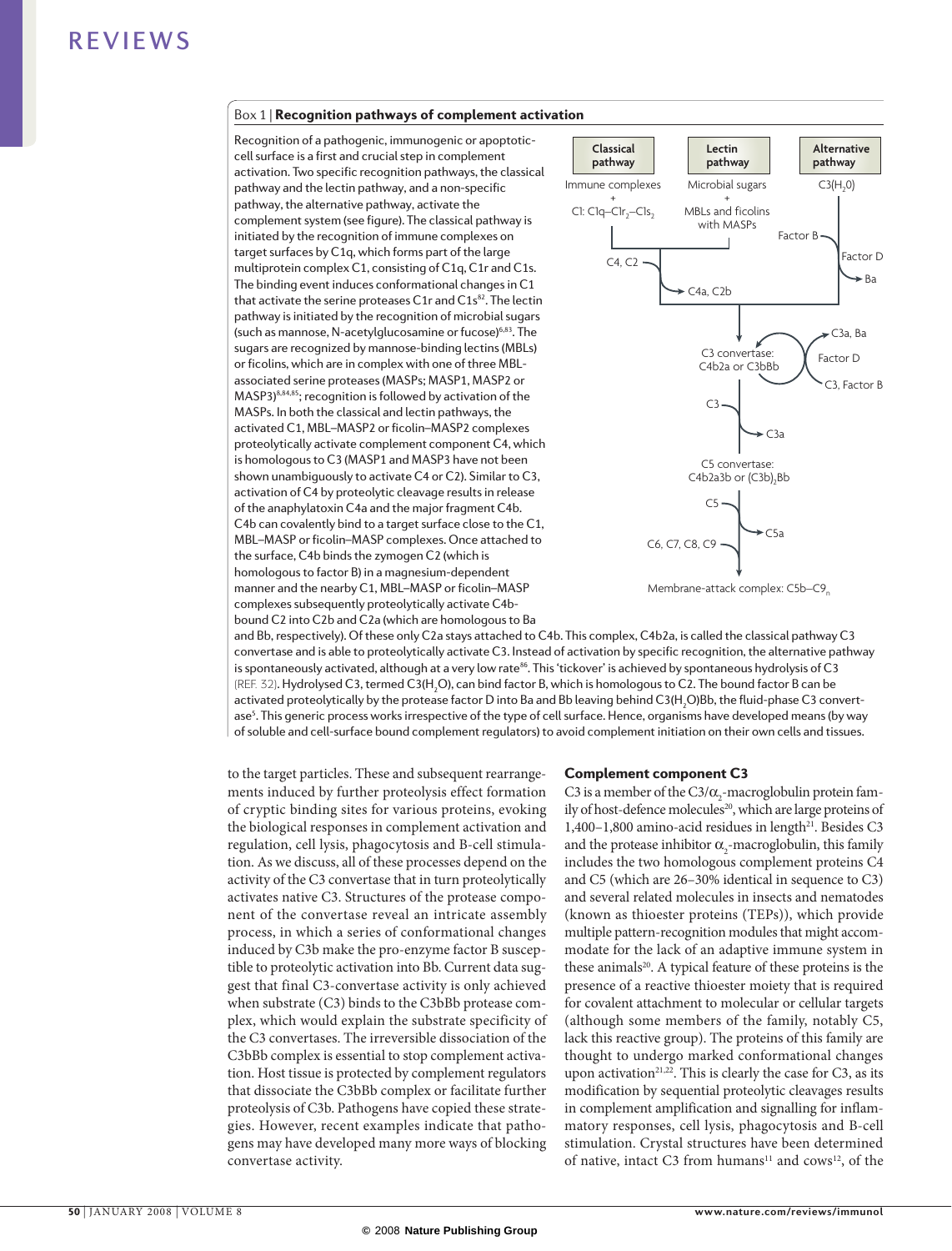

Target-cell surface

**Nature Reviews** | **Immunology**  Figure 2 | **Conformational complexity of complement component C3. a** | An X‑ray crystal structure of C3, indicating all of its 13 domains (in bold), is shown by ribbon representation. **b** | A schematic representation of the structures of C3 and its activation products show how C3 undergoes large conformational changes upon activation. Low-rate spontaneous hydrolysis of C3 by the so-called tickover mechanism results in the formation of C3(H<sub>2</sub>O) through a stable intermediate denoted C3(H<sub>2</sub>O)\*. Activation of C3 by the C3 convertases results in the formation of C3b, which is similar in structure and properties to C3(H<sub>2</sub>O), and the anaphylatoxin C3a. Further processing of C3b results in the formation of iC3b and C3f and finally C3c and C3dg. Elements from this figure are reproduced with permission from *Nature* REF. 11 (2005) and REF. 13 (2006) Macmillan Publishers Ltd. α′NT, N‑terminus of the α‑chain; ANA, anaphylatoxin domain; CUB, complement C1r/C1s, UEGF, BMP1; LNK, linker; MG, macroglobulin; TED, thioester-containing domain.

molecular fragments C3a<sup>23</sup>, C3b<sup>13</sup>, C3d<sup>24</sup>, C3c<sup>11</sup>, and of C3b and C3c in complex with complement receptor of the immunoglobulin superfamily (CRIg), which is expressed by Kupffer cells (liver-resident macrophage cells)<sup>14</sup>. In addition, Abdul Ajees *et al.*25 have also described a structure of C3b. However, this structure has several differences to the two structures of C3b determined by Janssen *et al.*13 and Wiesmann *et al.*14, namely an unfolded conformation of the CUB (complement C1r/C1s, UEGF, BMP1) domain and a different position and conformation of the thioester-containing domain (TED) (see below). Because of controversy over the underlying data<sup>26</sup>, the structure described by Abdul Ajees *et al.*25 is not discussed further in this Review. Besides the crystallographic data on C3 and the various fragments, electron-microscopy images provide additional insights into a stable reaction intermediate of C3, an amino-nucleophile-bound form of C3 (which is comparable to hydrolysed C3 or  $C3(H_2O)$ ) and iC3b<sup>15</sup>. Altogether, these structural data provide a comprehensive view of the various conformational states of C3 and its fragments during complement activation (FIG. 2). Moreover, these data shed light on the thioester activation and surface attachment (that is, conversion from C3 into C3b) and the conformational states of the fragments (C3a, C3b, iC3b and C3dg) that are crucial to the various biological activities of these fragments.

*C3 has an intricate domain arrangement with a buried thioester moiety.* Human C3 is synthesized as a 1,641 residue long polypeptide precursor. Before secretion, this pro-C3 is cleaved by removal of a tetra-arginine sequence  $(Arg646-Arg649)<sup>27</sup>$ , which results in mature C3 consisting of a β-chain (residues 1–645) and an α-chain (residues 650–1,641). Together the two chains form 13 domains<sup>11</sup>. The core of the molecule is formed by eight homologous domains, known as macroglobulin (MG) domains. Domains MG1–MG6 form a ring of 1.5 turns, capped by domains MG7 and MG8. Two large inserts (residues 578–745 and 912–1,330) and a C-terminal extension (residues 1,496–1,641) form the other five domains, which include a linker domain, the anaphylatoxin domain, the CUB domain, the TED and the C345c domain (FIG. 2). This domain organization suggests that the  $C3/\alpha_2$ macroglobulin family of host-defence molecules evolved from a core of eight MG domains that may have arisen by gene duplication events<sup>11</sup>. Most recently, Baxter *et al.*<sup>28</sup> determined the structure of the TEP1 isoform TEP1r, which is a distant homologue of C3, from the mosquito *Anopheles gambiae*. Both the similarities and the differences between mammalian C3 and insect TEP1r are striking. TEP1r has the same domains MG1–MG8, the linker domain, the CUB domain and the TED as does mammalian C3. However, the anaphylatoxin domain,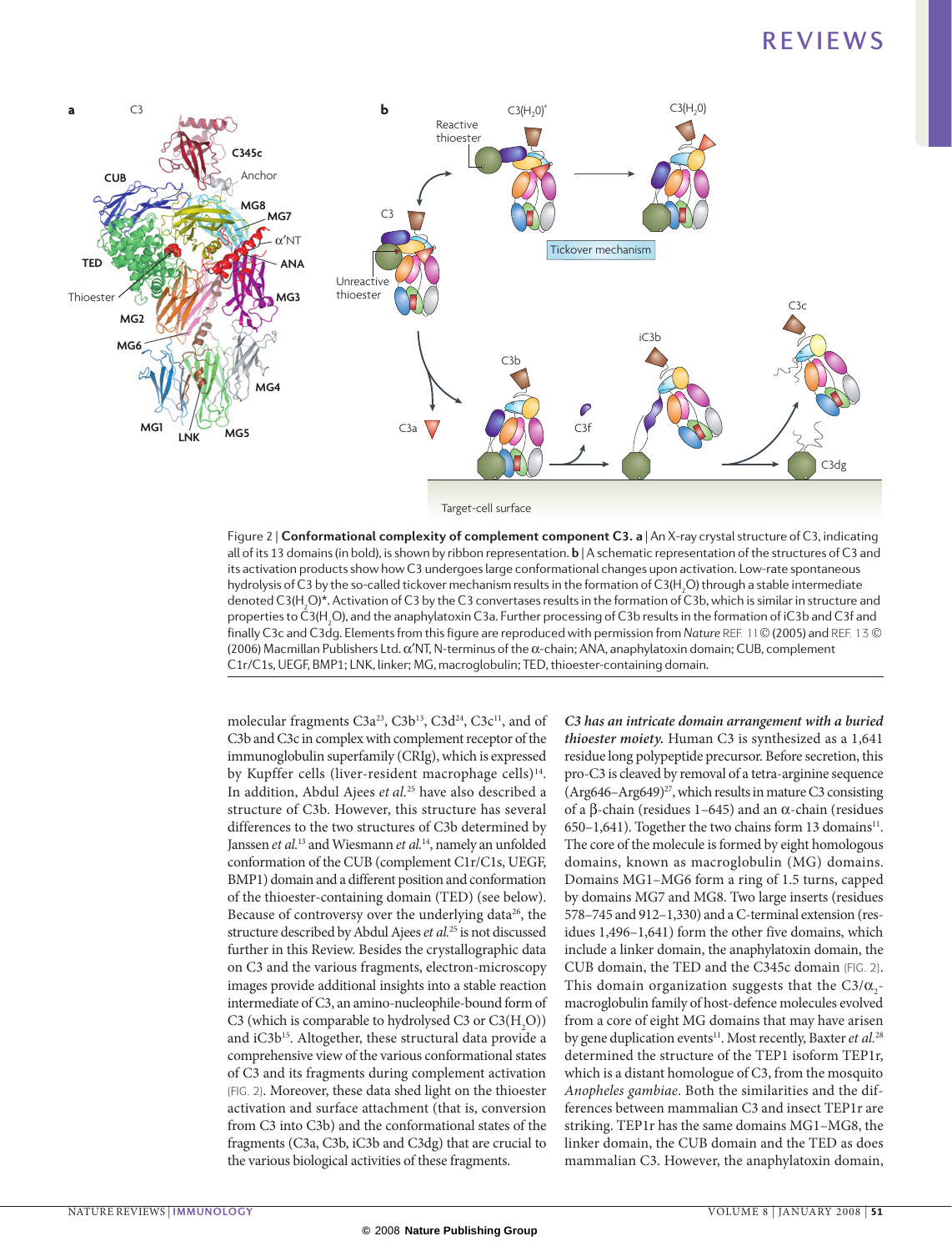which is functionally important for C3, is missing in TEP1r. The large differences in the domain orientations between mammalian C3 and insect TEP1r are in part related to the absence of anaphylatoxin<sup>28</sup>. However, these differences might also be due to the uncleaved state of the TEP1r molecules and therefore TEP1r may be more related structurally to pro-C3 than mature C3.

The reactive thioester moiety, which is required for covalent attachment to target surfaces, is protected from hydrolysis in native C3. The thioester is formed by the side chains of Cys988 and Gln991, which are part of the TED<sup>29,30</sup>. In the structure of native C3 (Refs 11,12), the thioester is tucked away between the TED and the MG8 domain, this limits the thioester's access to the hydroxyl nucleophiles it can react with and which are for example present in the carbohydrates on the surface of cells. Moreover, the TED–MG8 interface in native C3 prevents the chemical transition of the reactive thioester moiety into a free thiolate and an acyl-imidazole intermediate, which is a far more reactive species<sup>31</sup>. Indeed, it takes hours or days for the thioester in C3 to react with either amino or hydroxyl nucleophiles<sup>5,32-34</sup>, whereas the thiolate and acylimidazole intermediate has a half-life of less than 100 µs in the presence of hydroxyl nucleophiles<sup>35</sup>. Therefore, the complex structural arrangement of domains in C3 in part serves to maintain the MG8–TED interface, which is crucial in preserving the thioester moiety and hence the native state of C3.

*Activation of C3 exposes the thioester for surface attachment.* Cleavage of C3 between Arg726 and Ser727 by the C3 convertases removes the anaphylatoxin domain from the N-terminus of the  $\alpha$ -chain (α′NT) and yields the small anaphylatoxin C3a and the large fragment C3b. In native C3, the anaphylatoxin domain stabilizes the TED–MG8 interface indirectly by keeping MG8 in its place. Removal of the anaphylatoxin domain causes the MG7 and MG8 domains to swivel, the new α′NT to relocate, and the CUB domain and TED to swing out. These marked conformational changes displace the thioester moiety by 85 Å and expose it completely to the solvent (FIG. 2). Concomitantly, the TED changes its conformation modifying the thioester into the highly reactive thiolate and acyl-imidazole intermediate<sup>11,13,14,24,35</sup>. This intermediate may react with any accessible nucleophile it comes across, which results in C3b becoming covalently bound to molecules and target surfaces close to the site of activation. Reaction with water prevents this damaging attachment from occurring far from the site of activation.

Besides proteolytic activation, C3 can also be activated by spontaneous hydrolysis of the thioester (at a very low rate; half-life ~230 hours). This process is referred to as the tickover mechanism of the alternative pathway. Electronmicroscopy data<sup>15</sup> show a stable intermediate of C3, which has reacted with a nucleophile, that has its TED swung away from the MG8 interface (FIG. 2). This intermediate either returns to the native C3 conformation or undergoes a slow (half-life~1 hour) irreversible conformational change

to  $C3(H_2O)^{34}$ . Similar to C3b,  $C3(H_2O)$  can bind factor B to form a C3 convertase. However, in the case of  $C3(H_2O)$ the anaphylatoxin domain is still attached to the  $\alpha'NT$ . The electron-microscopy data indicate that, similar to the α′NT, the bulky anaphylatoxin domain translocates through a narrow hole between the MG2, MG3 and MG6 domains. A comparison of the translocation of the cleaved  $\alpha$ -chain versus the uncleaved, bulky anaphylatoxin domain containing α′NT explains the fast conversion of C3 to C3b upon proteolytic activation and the slow, and irreversible, structural transition of C3 to  $C3(H_2O)$ .

*Surface-bound C3b provides a convertase assembly platform.* The covalent coupling of C3b to target particles is important to generate local complement amplification. Whereas native C3 interacts with only a few proteins, C3b interacts with many proteins (reviewed in Ref. 9). First, C3b binds pro-enzyme factor B and properdin to form the C3 convertase. Second, various regulators (such as [factor](http://www.ncbi.nlm.nih.gov/sites/entrez?Db=gene&Cmd=ShowDetailView&TermToSearch=3075&ordinalpos=1&itool=EntrezSystem2.PEntrez.Gene.Gene_ResultsPanel.Gene_RVDocSum) H, complement receptor 1 ([CR1;](http://www.ncbi.nlm.nih.gov/sites/entrez?Db=gene&Cmd=ShowDetailView&TermToSearch=1378&ordinalpos=1&itool=EntrezSystem2.PEntrez.Gene.Gene_ResultsPanel.Gene_RVDocSum) also known as CD35) or decay-accelerating factor ([DAF;](http://www.ncbi.nlm.nih.gov/sites/entrez?Db=gene&Cmd=ShowDetailView&TermToSearch=1604&ordinalpos=1&itool=EntrezSystem2.PEntrez.Gene.Gene_ResultsPanel.Gene_RVDocSum) also known as CD55)), which consist of extended chains of short complement-control protein (CCP) domains, bind C3b to dissociate the convertase complexes. Third, some of these, and other, regulators (such as factor H, CR1 and membrane cofactor protein ([MCP](http://www.ncbi.nlm.nih.gov/sites/entrez?Db=gene&Cmd=ShowDetailView&TermToSearch=4179&ordinalpos=1&itool=EntrezSystem2.PEntrez.Gene.Gene_ResultsPanel.Gene_RVDocSum); also known as CD46)) assist protease [factor](http://www.ncbi.nlm.nih.gov/sites/entrez?Db=gene&Cmd=ShowDetailView&TermToSearch=3426&ordinalpos=2&itool=EntrezSystem2.PEntrez.Gene.Gene_ResultsPanel.Gene_RVDocSum) I in the proteolytic degradation of C3b, yielding the fragments iC3b, C3c and C3dg, which no longer support the formation of convertase complexes. Finally, C3b and the subsequent iC3b fragment bind receptors on macrophages to facilitate phagocytosis, whereas fragments iC3b and C3dg bind receptors to stimulate B cells.

C3b provides the binding sites for factor B that are required for C3 convertase formation. The putative binding sites for factor B ( $\alpha'NT$  and C345 $c^{36-38}$ ) map to the upper half of the C3b molecule (FIG. 3). This side of the molecule undergoes large rearrangements upon activation of C3 into C3b, which explains why C3 cannot form convertases. Properdin, which enhances convertase formation and stabilizes convertases, binds C3b at the adjacent MG8 domain<sup>39</sup>, suggesting that properdin possibly acts by bridging the interactions between C3b and factor B (and those between C3b and Bb)<sup>40</sup>. The binding sites for the regulators factor H and CR1 map to the  $\alpha'NT$ , MG6 and TED<sup>36,41-45</sup>. These sites partially overlap with the  $\alpha'NT$  site for the binding of factor B, which implies that convertase dissociation (also referred to as 'decay-accelerating activity' of the regulators) may be based in part on steric hindrance with factor B. Besides convertase dissociation, regulators such as factor H, CR1 and MCP facilitate cleavage of the CUB domain of C3b in three places by factor I (which is referred to as the 'cofactor activity' of regulators). The first two cleavages (between Arg1281 and Ser1282 and between Arg1298 and Ser1299) yield iC3b. In contrast to C3b, iC3b does not bind factor B and cannot form convertases. The cleavages in the CUB domain cause it to lose its fold, yielding a flexible linker between the main body of iC3b and the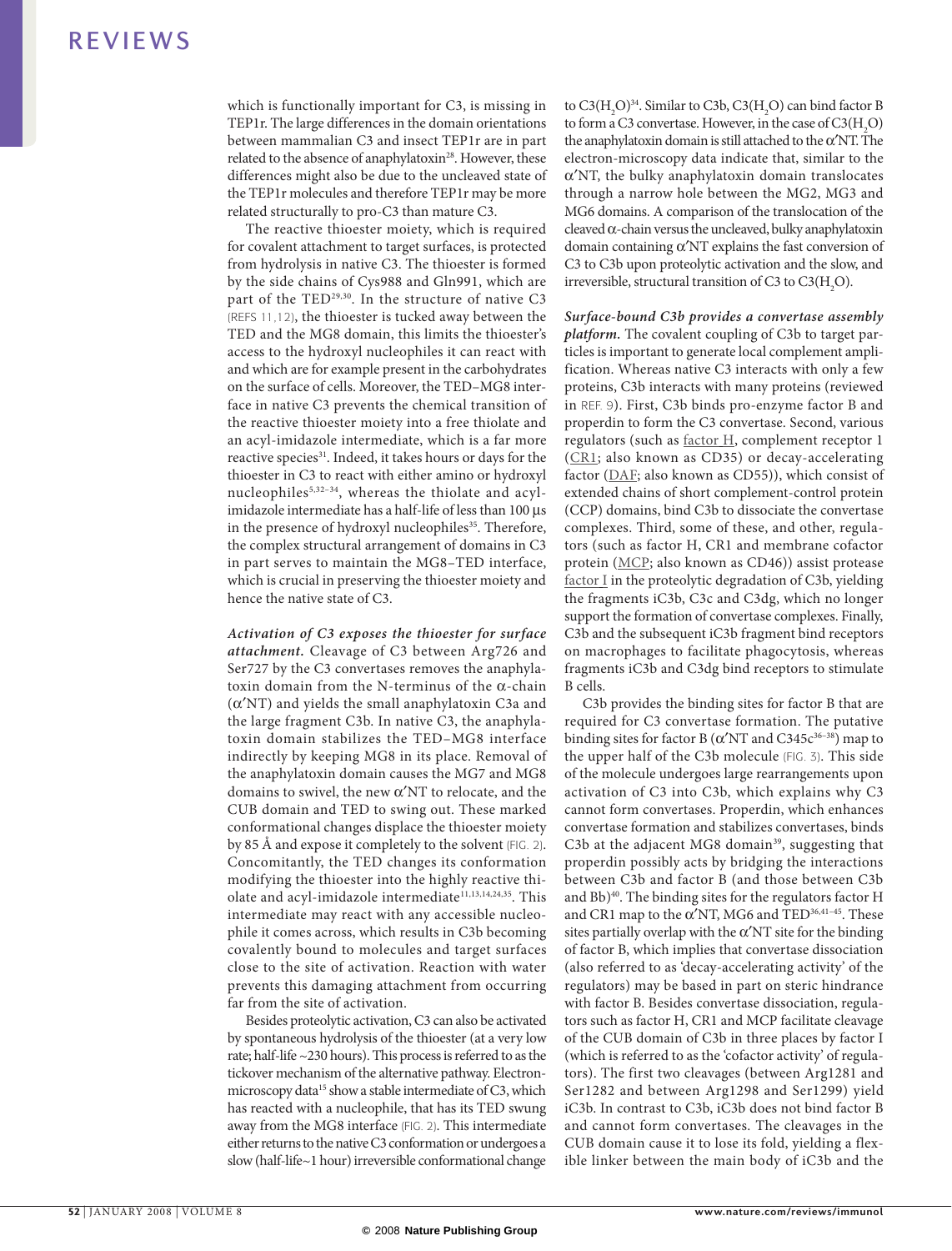TED with an average length of 100 Å across approximately 50 residues<sup>15</sup>. As a consequence, the main body of the molecule becomes dislodged and randomly oriented with respect to the surface-bound TED15. The third and final cleavage in the CUB domain (between Arg932 and Ser933) severs the link and releases the main body as fragment C3c, leaving C3dg bound to the surface. This proteolytic processing of the CUB domain, however, does not induce further structural rearrangements in the separate fragments, because structures of C3c and C3d are remarkably similar to the equivalent parts in C3b.

These data indicate that formation of convertases probably depends on a proper structure and orientation of the CUB domain. This notion is further supported by the homologous cobra-venom factor that forms fluid-phase convertases and has a CUB domain but not a TED. Therefore, it seems likely that the marked conformational changes upon proteolytic activation of C3 into C3b reorient the α′NT, CUB and C345c regions creating the binding site for factor B to form convertases, and that this binding site crucially depends on a proper structure of the CUB domain.



**a** | The structures of pro-enzyme factor B, and fragments Bb and C2a are shown in surface Figure 3 | **Conformational rearrangements of the proteases factor B and C2.** 

representation. **b** | A schematic representation of C3 convertase formation. Following Mg<sup>2+</sup>-dependent association to its surface-bound cofactor (C3b), factor B is activated by factor D and the Ba fragment dissociates from the complex. Once dissociated, the N-terminus of Bb and C2a may prevent re-association to their cofactors. Figure modified with permission from *Nature Structural & Molecular Biology* REF. 16 © (2007) Macmillan Publishers Ltd. CCP, complement-control protein; SP, serine protease; VWA, von Willebrand factor A.

*C3 convertase converts into a C5 convertase initiating the terminal pathway of complement activation.* The action of C3 convertases on target surfaces activates C3, causing high local concentrations of C3b on the target surface, which results in amplification of the complement immune response and formation of the C5 convertase. The C5 convertase is formed from the binding of a C3b molecule to the C3 convertase, which causes the convertase to shift its substrate specificity from C3 to C5 (Ref. 46). Cleavage of C5 by the C5 convertase (that is, the  $(C3b)$ <sub>2</sub>Bb complex) yields C5a, which is one of the most potent mediators of inflammation and chemotaxis, and C5b, which initiates formation of the membrane-attack complex. The membrane-attack complex is the final product of the so-called terminal pathway of complement activation and is formed by C5b, complement proteins C6–C8, and multiple copies of C9 ( $\sim$ 16 copies)<sup>47</sup>. On assembly of the membraneattack complex, C9 inserts into target membranes and forms a large pore-like structure (with a diameter of  $\sim$ 100 Å) that causes cell lysis.

*Surface-bound fragments of C3 induce phagocytosis and stimulate B cells.* C3b and iC3b both bind CR1 on neutrophils<sup>48</sup> and CRIg on Kupffer cells<sup>49</sup> and this induces phagocytosis of the tagged particle. The crystal structure of the C3b–CRIg complex reveals that CRIg binds C3b at domains MG3–MG6 and at the linker domain; CRIg is only capable of binding C3b and not native C3, owing to the structural reorientations of the MG3 and linker domains<sup>14</sup>. In addition, iC3b induces phagocytosis by binding integrins CR3 (also known as  $\alpha_{\text{M}}\beta_2$ -integrin or CD11b–CD18) and CR4 (also known as  $\alpha_{x}\beta_{2}$ -integrin or CD11c–CD18) on leukocytes. By contrast, the surface-bound fragment C3dg does not induce phagocytosis. This suggests that the phagocytic activity of complement components depends on those receptors that interact with elements from the main body of iC3b. The situation is different for B-cell stimulation, as both iC3b and C3dg, but not C3b, stimulate B cells. iC3b and C3dg bind to CR2 (also known as CD21) of the co-stimulatory B-cell receptor complex, indicating that interactions with the TED are crucial. This is supported by low resolution structural data that indicate binding of the two N-terminal CCP domains of CR2 to C3dg<sup>50,51</sup>. Clearly, further structural data on C3 fragments in complex with (in some cases large) receptors is needed to understand the binding events. Understanding the molecular mechanism in the subsequent cellular activation presents a formidable challenge to structural biologists. In both cases — that is, phagocytosis and B-cell stimulation — many more molecules on the cell surface and in the cell are involved to establish the biological response.

### C3 convertase

C3b bound to the surface of a target particle provides a molecular platform for the formation of C3 convertases. These convertases are highly specific protease complexes that cleave C3 into C3a and C3b generating a local amplification loop (FIG. 1). The complement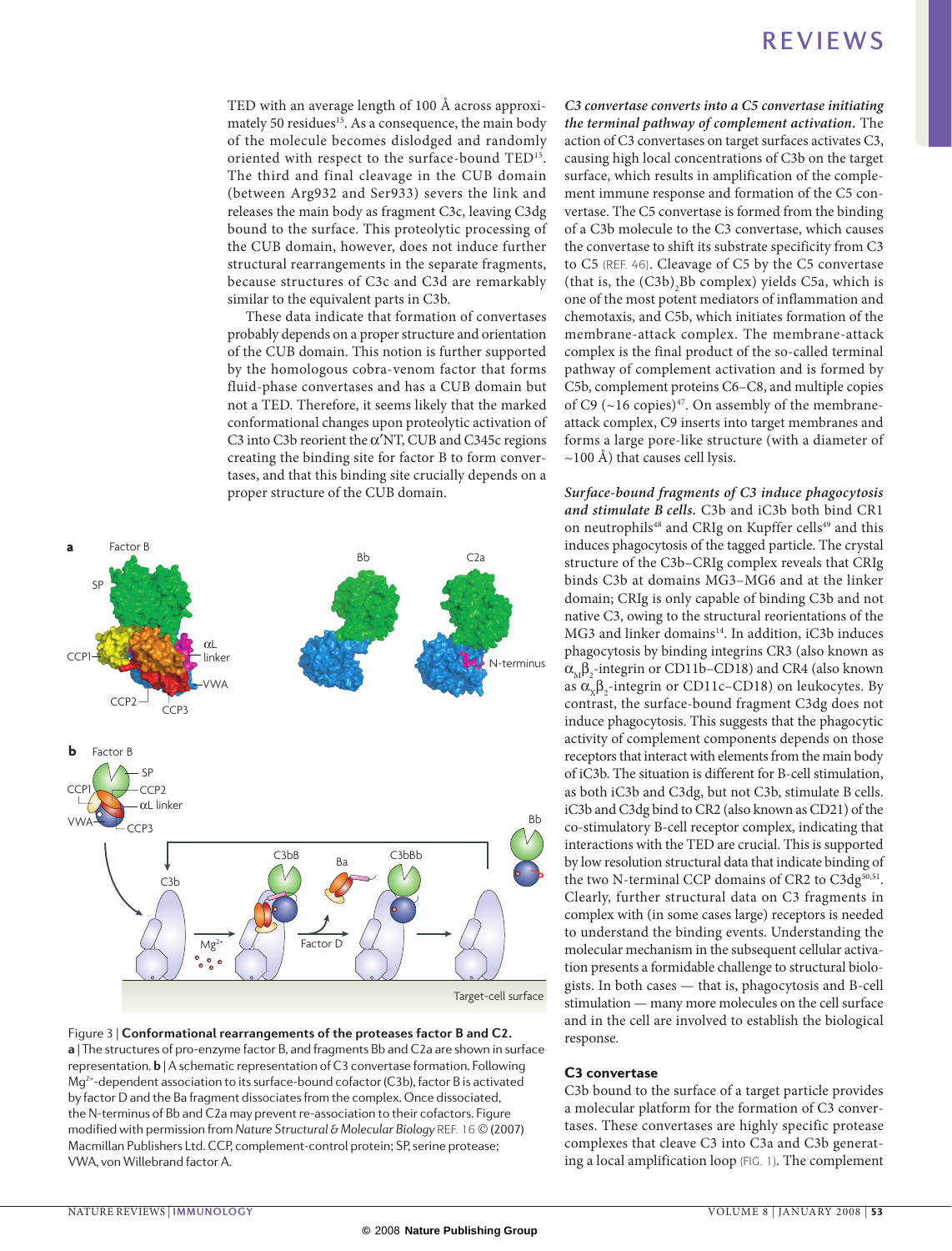pathways contain two homologous C3 convertase complexes: one formed from C3b and pro-enzyme factor B (in the alternative pathway) and one formed from C4b and pro-enzyme C2 (in the classical and lectin pathways). The inactive pro-enzymes factor B and C2 each consist of five domains: three CCP domains followed by a long linker domain that contains the activating scissile bond (that is, the point of cleavage), a von Willebrand factor A (VWA) domain and a C-terminal serine protease (SP) domain. The SP domain has a typical chymotrypsin-like fold and carries the catalytic centre. These proteases, factor B and C2, are activated by a two-step assembly process (FIG. 3):  $Mg^{2+}$ -dependent association with their cofactors (C3b and C4b, respectively) and subsequent proteolysis of the protease into a small fragment (consisting of the N‑terminal CCP domains and most of the linker domain, denoted Ba and C2b) and a large fragment (formed by the VWA and SP domains, denoted Bb and C2a). The small, N-terminal fragment dissociates from the complex resulting in a final cofactor–protease-fragment complex, either C3bBb or C4bC2a (denoted C4b2a), which are the C3 convertases. These active protease complexes are short-lived (with *in vivo* half-lives of 90 seconds and 60 seconds, respectively<sup>52,53</sup>). Once dissociated, the protease fragments (Bb and C2a) cannot re-associate with their cofactors and the proteolytic activity is lost<sup>54</sup>. Therefore, the assembly process establishes C3 convertase activity, which amplifies the production of C3b, whereas the irreversible dissociation of the convertases ensures the crucial downregulation of complement amplification.

Recent crystal structures of the fragments Bb<sup>17</sup> and C2a<sup>18,19</sup> and of the full-length factor B pro-enzyme<sup>16</sup> revealed marked conformational differences between the fragments and the pro-enzyme. The observed conformational differences allow us to address in several important questions: how are the convertases assembled, what determines the proteolytic activity and the substrate specificity of the C3 convertase complexes, and why do the complexes dissociate irreversibly?

*How are C3 convertases assembled?* Formation of an active C3 convertase complex requires a two-step assembly process, in which pro-enzyme factor B first binds to C3b in a  $Mg^{2+}$ -dependent manner and is, subsequently, cleaved into Bb yielding the active C3bBb protease complex (similarly, for C4b and C2 yielding the C4b2a complex). The recent structural determination of the factor B pro-enzyme<sup>16</sup> and the Bb fragment<sup>17</sup> indicated that this involves intricate conformational changes that convert the locked conformation of the pro-enzyme into a C3b-bound form that can be proteolytically activated. The long linker domain between the CCP and VWA domains of factor B contains the scissile bond and seems to have a pivotal role in this process.

First, the N-terminal part of this linker forms an  $\alpha$ -helix ( $\alpha$ L) that, surprisingly, is structurally incorporated into the VWA domain at the position of its C-terminal  $\alpha$ 7 helix. The  $\alpha$ 7 helix of factor B is homologous to the  $\alpha$ 7 activation helix found in the integrin inserted (I) domains of integrins. In integrins this helix is, together with the metal-ion-dependent adhesion site (MIDAS), pivotal in bidirectional signalling across the membrane in cell−cell adhesion processes. In outside-in signalling by integrins, ligand binding to the MIDAS on the extracellular I domain causes the  $\alpha$ 7 helix to move away from the ligand-binding surface inducing large rearrangements of the extracellular domains that convey the signal to the intracellular part of the receptor<sup>55–58</sup>. In turn, signals within the cell that act on the cytoplasmic part of the receptor trigger conformational changes that effect inside-out signalling to activate the integrin55–58. In the factor B pro-enzyme, the αL helix blocks the  $\alpha$ 7 helix from taking its position as observed in Bb, which is analogous to the activated position of I domains in integrins. Second, the C-terminal part of the linker domain forms a long loop containing the Arg234– Lys235 scissile bond. Remarkably, the arginine side chain is bound in between the αL helix and the displaced  $α7$ helix. Because of this binding, this residue is not accessible to the protease factor D making the pro-enzyme resistant to premature proteolysis. Third and finally, factor B and C2 both have a MIDAS for Mg<sup>2+</sup>-dependent binding of the cofactor C3b<sup>59</sup>. In the pro-enzyme factor B, however, the Mg<sup>2+</sup>-binding site is distorted and Mg<sup>2+</sup> binding cannot occur<sup>16,60</sup>. These observations suggest a series of events in the binding of factor B to C3b, which possibly starts with Mg2+-independent binding of the CCP domains to C3b<sup>61,6263,64</sup>. Dislocation of the CCP domains would allow initiation of the MIDAS conformation for  $Mg^{2+}$ dependent binding of C3b. Next, these changes would trigger relocation of the αL and  $α7$  helices (similar to activation of integrin I domains) and consequently expose the scissile bond for proteolytic activation by factor D. Proteolysis by factor D, then finally, removes the Ba fragment and establishes the active C3 convertase (C3bBb) of the alternative pathway.

*What determines proteolytic activity and substrate specificity?* The catalytic site of the C3 convertases resides in the C-terminal chymotrypsin-like SP domain of factor B and C2. This site is only active in the C3 convertase complex and not in the pro-enzyme nor in the isolated protease fragment (either Bb or C2a). Structures of proenzyme factor B and fragment Bb, as well as of C2a, reveal that the catalytic sites are accessible in both the pro-enzyme and the protease fragment<sup>16–19</sup>. Moreover, the catalytic centres, before and after proteolytic activation (factor B versus fragment Bb), are remarkably similar in conformation. By contrast, proteolytic conversion of chymotrypsinogen into chymotrypsin generates a new N‑terminus (Ile16) that induces a large conformational change that forms the oxyanion hole required for stabilization of the reaction intermediate<sup>65</sup>. Such proteolytic activation in factor B and C2 takes place in front of the VWA domain and not in the N‑terminal region of the SP domain, as in chymotrypsinogen. Comparison of the structures of factor B, fragment Bb and C2a shows that a surface-loop arginine acts in a similar manner as the Ile16 N-terminus in chymotrypsin<sup>16-18,66</sup> (FIG. 4). However, in pro-enzyme factor B and the isolated fragment Bb the conformations of the oxyanion-hole loop are identical. In both proteins, the overall backbone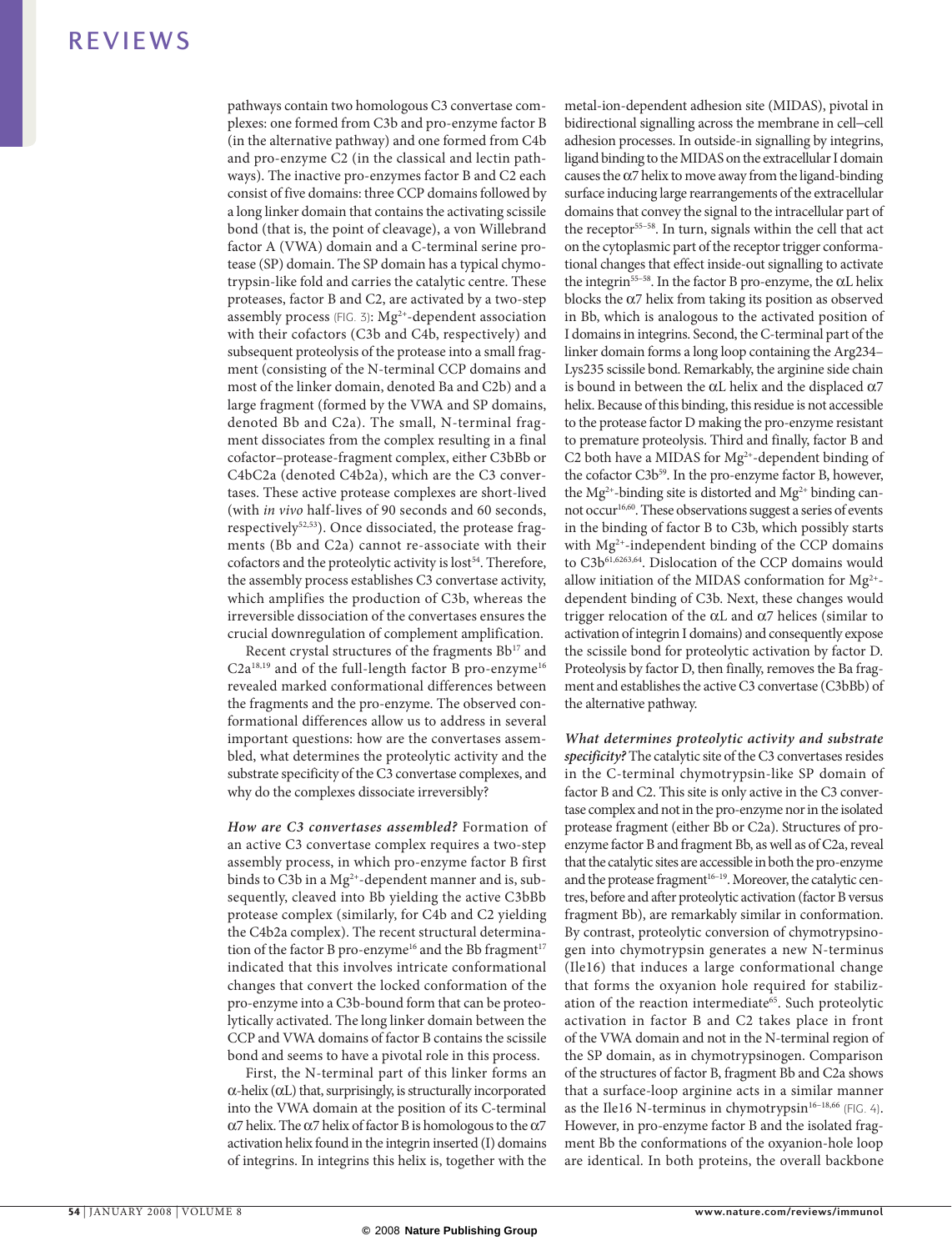

.<br>an oxyanion hole for stabilization of the oxyanion intermediate. The transition of chymotrypsinogen into chymotrypsin Figure 4 | **The catalytic centre of chymotrypsin and complement factors B and Bb. a** | The catalytic site in serine proteases consists of a catalytic triad (serine, histidine and aspartate) required for nucleophilic attack on the substrate and generates a new N‑terminus (Ile16), which induces conformational rearrangements that result in the formation of an active oxyanion hole next to the catalytic triad. During the activation of factor B into Bb, a surface-loop arginine acts in a similar manner as the N‑terminus in chymotrypsin. Nevertheless, in both factor B and Bb, the oxyanion holes are remarkably similar and a full active conformation is not established in fragment Bb. **b** | Two inwards pointing amides (indicated by arrows) form the oxyanion hole in active chymotrypsin, whereas only one of the amides points inwards in Bb. It is possible that the binding of substrate (C3) may induce maturation of the oxyanion hole in Bb, when present in the C3bBb complex. Figure modified with permission from *Nature Structural & Molecular Biology REF.* 16 © (2007) Macmillan Publishers Ltd.

conformation of the oxyanion-hole loop adopts a conformation that is almost similar to the one in active chymotrypsin (that is, irrespective of the arginine side chain making a salt-bridge with an aspartate side chain of the oxyanionhole loop). Nonetheless, the oxyanion holes in factor B and fragment Bb are in an inactive conformation that is due to a  $\sim$ 180 $^{\circ}$  flip of the Arg671–Gly672 peptide plane<sup>16,17</sup> (FIG. 4). Putatively, this inactive conformation of the oxyanion hole in factor B and fragment Bb is due to a short surface loop, which cannot stabilize the active orientation of the peptide plane, in contrast to the longer surface loop in chymotrypsin. Ponnuraj *et al.*17 proposed that maturation of the oxyanion hole, which establishes catalytic activity, might be substrate induced, which is analogous to substrate-induced activation of the protease factor D<sup>67,68</sup>. In this case, the convertase cofactor (either C3b or C4b) would provide an exo-site for the substrate C3 promoting substrate-induced activation of the catalytic centre of either Bb or C2a18. This model explains the catalytic inactivity of the pro-enzymes (factor B and C2) and of the isolated fragments (Bb and C2a), and explains the activity and substrate specificity of the convertase complexes.

*Why do complexes dissociate irreversibly?* The irreversible dissociation of the convertase complexes is crucial to the downregulation of the complement response. Once dissociated, Bb and C2a cannot rebind to C3b and C4b, respectively. However, active convertases can be formed by reloading C3b or C4b with pro-enzymes factor B and C2 (FIG. 3). So, either the protease fragments or the cofactors can undergo conformational changes that block re-association. The fact that the core of C3b is very similar to the structure of C3c indicates a structurally stable core of the cofactors. Possibly, the CUB–TED extension takes on an inactive conformation in the free cofactors C3b or C4b that can only be affected by the pro-enzymes and not by the proteolytic fragments Bb or C2a, respectively. Alternatively, the protease fragments can change conformation. One possible clue comes from the structural comparison of full-length C2a and N‑terminal-truncated Bb<sup>17,18</sup>. The N-terminal tail of C2a lies in a crevice adjacent to the  $\alpha$ 7 activation helix. Similar to inhibitors of the integrin I domains<sup>69-71</sup>, the N-terminus in C2a dislocates the α7 helix from the activated conformation, as observed in Bb<sup>17</sup>, to an intermediate position observed in C2a<sup>18,19</sup>. Putatively, this intermediate position of the  $\alpha$ 7 helix could prevent association with the cofactor. However, this model, which explains the irreversible dissociation, has not been confirmed experimentally.

### Protection against complement activation

Covering target particles with covalently linked C3b molecules — that is, opsonization — is a central step in complement-induced immune responses. The covalent binding of C3b itself to surfaces, however, is not discriminative of host and foreign surfaces (reviewed in Ref. 5).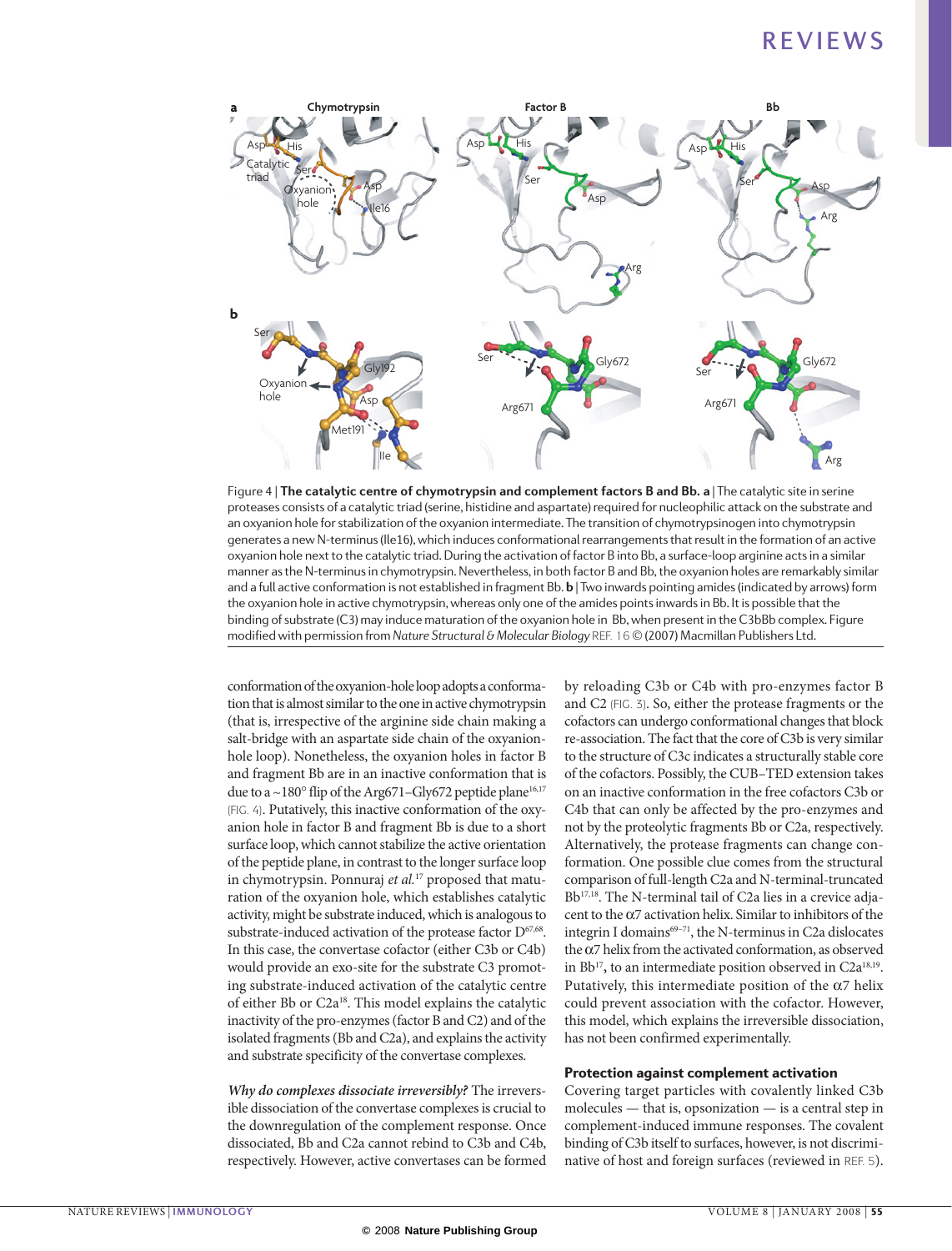So, both hosts and pathogens have evolved mechanisms to disrupt convertase complexes in protection of their cells. In mammals, complement activity is controlled by various regulators that assist in the discrimination between self and non-self surfaces. Bacteria and viruses have mimicked these proteins and developed additional mechanisms to avoid complement-induced clearance<sup>72,73</sup>.

The host discriminates between self and non-self by expressing regulators on the surface of its cells or by expressing soluble regulators that can recognize host cells specifically. These regulators of complement activity affect the convertases in two possible ways: either through decayaccelerating activity that dissociates the convertase complexes and/or through cofactor activity that assists factor I in degrading C3b<sup>74</sup>. The soluble regulator factor H is of particular importance for the protection of cells that lack surface-bound regulators. Factor H discriminates between self and non-self by recognizing glycosaminoglycans on host cells. The regulators of complement activity are all composed of multiple (4–30) connected CCP domains. By contrast, the recently identified complement receptor CRIg, consists of membrane-attached immunoglobulinlike IgV domains<sup>49</sup>, which are involved in inhibiting the alternative pathway C3 convertase, C3bBb. Binding of the IgV domain to C3b specifically blocks C3 substrate binding to the convertase, putatively by steric hindrance<sup>14</sup>. This convertase inhibiting activity could be considered a third type of complement regulation in addition to decay-accelerating activity and cofactor activity.

Several pathogens have developed strategies to outmanoeuvre elimination by complement. A large number of bacterial and viral proteins inhibit complement and do so at different stages (reviewed in REFS 75,76). Because C3 is central to the complement system many pathogens have developed mechanisms to control the activation and regulation of C3 and use these interactions to their own advantage. In some instances, pathogens express mimics of complement regulators on their surface or 'hijack' host regulators by binding them to their surfaces. For example, vaccinia virus complement control protein (VCP) is a structural and functional homologue of the regulators of complement activity<sup>77</sup> with both decay-accelerating and cofactor activity, thereby inhibiting complement amplification<sup>78</sup>. HIV virions use opsonized C3b on their surface to interact with and infect complement-regulatorexpressing host cells, such as monocytes, macrophages and dendritic cells (reviewed in Ref. 73). The tick-borne pathogen *Borrelia burgdorferi* hijacks factor H from

the infected host by binding it to *B. burgdorferi* complement regulator-acquiring surface protein (CRASP), and therefore acquires decay-accelerating and cofactor activities that prevent complement amplification on its surface79. *Staphylococcus aureus* extracellular fibrinogenbinding protein (Efb) binds to TED in C3 and changes the conformation of C3, disabling its activation into  $C3b^{80}$ . Another *S. aureus* protein, staphylococcal complement inhibitor (SCIN), stabilizes and inhibits C3 convertases, preventing activation of C3 into C3b<sup>81</sup>. Intriguingly, SCIN inhibits both the human C3bBb and C4b2a complexes, but fails to inhibit mouse or rat complement activation. Further insights into the mechanisms of complement evasion induced by these molecules from pathogens may be particularly advantageous for the development of specific complement therapeutics.

#### Concluding remarks

The recent structural advances have provided unprecedented insights into the molecular complexity underlying complement activation. In particular, we can begin relating the molecular structures of C3 and its fragments to the diverse molecular and cellular responses they evoke. Structures of the central proteases, factor B and its homologue C2, reveal the intricacy of the assembly process that yield the central, instable convertase complexes that specifically activate C3 molecules. Moreover, with the new structural data on these complex molecules, we can now start addressing many other long-standing questions in this field. What is the structure of the convertase complex, what are the differences among the convertases in alternative and classical or lectin pathways, and how do these complexes alter their substrate specificity from C3 convertases to C5 convertases? How do regulators accelerate convertase dissociation and how do they help factor I in the proteolysis of C3b? How do the various bacterial and viral proteins block C3b generation and deposition? How do C3b, iC3b and C3dg induce phagocytosis and/or B-cell stimulation? These and other important questions, such as the specific recognition and activation mechanisms in the classical and lectin pathways and inflammatory stimulation mechanisms of C3a and C5a, require huge efforts in biochemical and structural studies. In particular, it will require structural determination of many, sometimes large and instable, complexes involving the complement components. These topics present a formidable challenge to structural biologists in the complement field, to which only a small beginning has been made so far.

- 1. Walport, M. J. Complement. First of two parts. *N. Engl. J. Med.* **344**, 1058–1066 (2001).
- 2. Nonaka, M. & Kimura, A. Genomic view of the evolution of the complement system. *Immunogenetics* **58**, 701–713 (2006).
- Kirkitadze, M. D. & Barlow, P. N. Structure and flexibility of the multiple domain proteins that regulate complement activation. *Immunol. Rev.* **180**, 146–161 (2001).
- 4. Sahu, A. & Lambris, J. D. Complement inhibitors: a resurgent concept in anti-inflammatory therapeutics. *Immunopharmacology* **49**, 133–148 (2000).
- 5. Muller-Eberhard, H. J. Molecular organization and function of the complement system. *Annu. Rev. Biochem.* **57**, 321–347 (1988).
- 6. Turner, M. W. Mannose-binding lectin: the pluripotent molecule of the innate immune system. *Immunol. Today* **17**, 532–540 (1996).
- 7. Walport, M. J. Complement. Second of two parts. *N. Engl. J. Med.* **344**, 1140–1144 (2001).
- 8. Endo, Y., Takahashi, M. & Fujita, T. Lectin complement system and pattern recognition. *Immunobiology* **211**, 283–293 (2006).
- Lambris, J. D. The multifunctional role of C3, the third component of complement. *Immunol. Today* **9**, 387–393 (1988).
- Sahu, A. & Lambris, J. D. Structure and biology of complement protein C3, a connecting link between innate and acquired immunity. *Immunol. Rev.* **180**, 35–48 (2001).
- 11. Janssen, B. J. *et al.* Structures of complement component C3 provide insights into the function and evolution of immunity. *Nature* **437**, 505–511 (2005). **This paper describes for the first time the structure of C3, which shows the arrangement of its 13 domains and the protected surroundings of the intact thioester moiety.**
- 12. Fredslund, F. *et al.* The structure of bovine complement component 3 reveals the basis for thioester function. *J. Mol. Biol.* **361**, 115–127 (2006).
- 13. Janssen, B. J., Christodoulidou, A., McCarthy, A., Lambris, J. D. & Gros, P. Structure of C3b reveals conformational changes that underlie complement activity. *Nature* **444**, 213–216 (2006).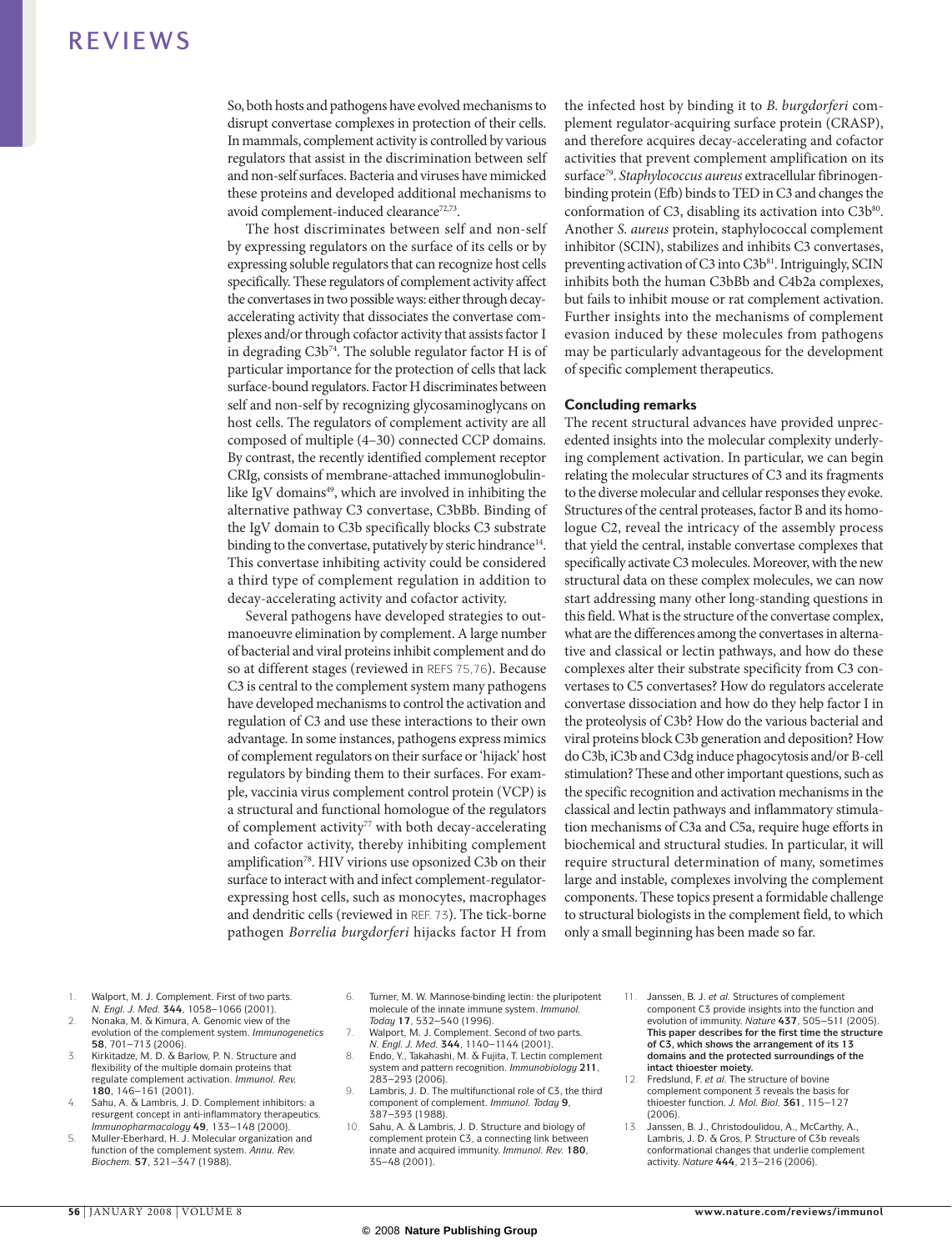- 14. Wiesmann, C. *et al.* Structure of C3b in complex with CRIg gives insights into regulation of complement activation. *Nature* **444**, 217–220 (2006). **References 13 and 14 reveal the large structural rearrangements that occur on activation of C3 into C3b. In addition, reference 14 reveals the binding of the macrophage receptor CRIg, which also inhibits C3 convertase activity.**
- 15. Nishida, N., Walz, T. & Springer, T. A. Structural transitions of complement component C3 and its activation products. *Proc. Natl Acad. Sci. USA* **103**, 19737–19742 (2006). **By presenting electron-microscopy images, this paper provides a comprehensive view of the conformational states of C3 that underly its**
- **various activities.** 16. Milder, F. J. *et al.* Factor B structure provides insights into activation of the central protease of the complement system. *Nature Struct. Mol. Biol.* **14**, 224–228 (2007). **This paper describes the full-length structure of**

**the pro-enzyme factor B; the structure indicates that activation of factor B involves intricate conformational changes.**

- 17. Ponnuraj, K. *et al.* Structural analysis of engineered Bb fragment of complement factor B: insights into the activation mechanism of the alternative pathway C3-convertase. *Mol. Cell* **14**, 17–28 (2004). **This paper describes the two-domain structure of Bb and indicates that ligand binding to the A-domain is not sufficient to activate the catalytic machinery.**
- 18. Milder, F. J. *et al.* Structure of complement component C2a: implications for convertase formation and substrate binding. *Structure* **14**, 1587–1597 (2006).
- 19. Krishnan, V., Xu, Y., Macon, K., Volanakis, J. E. & Narayana, S. V. The crystal structure of C2a, the catalytic fragment of classical pathway C3 and C5 convertase of human complement. *J. Mol. Biol.* **367**, 224–233 (2007). **References 18 and 19 show that the primary**

**ligand-binding domain of C2a is regulated differently from homologous I domains in integrins.**

- 20. Blandin, S. & Levashina, E. A. Thioester-containing proteins and insect immunity. *Mol. Immunol.* **40**, 903–908 (2004).
- 21. Budd, A., Blandin, S., Levashina, E. A. & Gibson, T. J. Bacterial α2-macroglobulins: colonization factors acquired by horizontal gene transfer from the metazoan genome? *Genome Biol.* **5**, R38 (2004).
- 22. Alsenz, J., Becherer, J. D., Nilsson, B. & Lambris, J. D. Structural and functional analysis of C3 using monoclonal antibodies. *Curr. Top. Microbiol Immunol.* **153**, 235–248 (1990).
- 23. Huber, R., Scholze, H., Paques, E. P. & Deisenhofer, J. Crystal structure analysis and molecular model of human C3a anaphylatoxin. *Hoppe Seylers Z. Physiol. Chem.* **361**, 1389–1399 (1980).
- 24. Nagar, B., Jones, R. G., Diefenbach, R. J., Isenman, D. E. & Rini, J. M. X-ray crystal structure of C3d: a C3 fragment and ligand for complement receptor 2. *Science* **280**, 1277–1281 (1998). **This paper describes the structure of C3d, which reveals the activated, open state of the thioester moiety.**
- 25. Abdul Ajees, A. *et al.* The structure of complement C3b provides insights into complement activation and regulation. *Nature* **444**, 221–225 (2006).
- 26. Janssen, B. J., Read, R. J., Brunger, A. T. & Gros, P. Crystallography: crystallographic evidence for deviating C3b structure. *Nature* **448**, E1–E2 (2007).
- 27. de Bruijn, M. H. & Fey, G. H. Human complement component C3: cDNA coding sequence and derived primary structure. *Proc. Natl Acad. Sci. USA* **82**, 708–712 (1985).
- 28. Baxter, R. H. *et al.* Structural basis for conserved complement factor-like function in the antimalarial protein TEP1. *Proc. Natl Acad. Sci. USA* **104**, 11615–11620 (2007).
- 29. Tack, B. F., Harrison, R. A., Janatova, J., Thomas, M. L. & Prahl, J. W. Evidence for presence of an internal thiolester bond in third component of human complement. *Proc. Natl Acad. Sci. USA* **77**, 5764–5768 (1980).
- 30. Thomas, M. L., Janatova, J., Gray, W. R. & Tack, B. F. Third component of human complement: localization of the internal thiolester bond. *Proc. Natl Acad. Sci. USA* **79**, 1054–1058 (1982).
- Law, S. K. & Dodds, A. W. The internal thioester and the covalent binding properties of the complement proteins C3 and C4. *Protein Sci.* **6**, 263–274 (1997).
- Pangburn, M. K., Schreiber, R. D. & Muller-Eberhard, H. J. Formation of the initial C3 convertase of the alternative complement pathway. Acquisition of C3b-like activities by spontaneous hydrolysis of the putative thioester in native C3. *J. Exp. Med.* **154**, 856–867 (1981).
- 33. Isenman, D. E., Kells, D. I., Cooper, N. R., Muller-Eberhard, H. J. & Pangburn, M. K. Nucleophilic modification of human complement protein C3: correlation of conformational changes with acquisition of C3b-like functional properties. *Biochemistry* **20**, 4458–4467 (1981).
- 34. Pangburn, M. K. Spontaneous reformation of the intramolecular thioester in complement protein C3 and low temperature capture of a conformational intermediate capable of reformation. *J. Biol. Chem.* **267**, 8584–8590 (1992).
- Sim, R. B., Twose, T. M., Paterson, D. S. & Sim, E. The covalent-binding reaction of complement
- component C3. *Biochem. J.* **193**, 115–127 (1981). 36. Taniguchi-Sidle, A. & Isenman, D. E. Interactions of human complement component C3 with factor B and with complement receptors type 1 (CR1, CD35) and type 3 (CR3, CD11b/CD18) involve an acidic sequence at the N-terminus of C3 α′-chain. *J. Immunol.* **153**, 5285–5302 (1994).
- 37. Kolln, J., Spillner, E., Andra, J., Klensang, K. & Bredehorst, R. Complement inactivation by recombinant human C3 derivatives. *J. Immunol.* **173**, 5540–5545 (2004).
- 38. Kolln, J., Bredehorst, R. & Spillner, E. Engineering of human complement component C3 for catalytic inhibition of complement. *Immunol. Lett.* **98**, 49–56 (2005).
- 39. Daoudaki, M. E., Becherer, J. D. & Lambris, J. D. A 34-amino acid peptide of the third component of complement mediates properdin binding. *J. Immunol.* **140**, 1577–1580 (1988).
- 40. Hourcade, D. E. The role of properdin in the assembly of the alternative pathway C3 convertases of complement. *J. Biol. Chem.* **281**, 2128–2132 (2006).
- 41. Fishelson, Z. Complement C3: a molecular mosaic of binding sites. *Mol. Immunol.* **28**, 545–552 (1991).
- 42. Becherer, J. D., Alsenz, J., Esparza, I., Hack, C. E. & Lambris, J. D. Segment spanning residues 727–768 of the complement C3 sequence contains a neoantigenic site and accommodates the binding of CR1, factor H, and factor B. *Biochemistry* **31**, 1787–1794 (1992).
- 43. Lambris, J. D. *et al.* Dissection of CR1, factor H, membrane cofactor protein, and factor B binding and functional sites in the third complement component. *J. Immunol.* **156**, 4821–4832 (1996).
- 44. Oran, A. E. & Isenman, D. E. Identification of residues within the 727–767 segment of human complement component C3 important for its interaction with factor H and with complement receptor 1 (CR1, CD35). *J. Biol. Chem.* **274**, 5120–5130 (1999).
- 45. Lambris, J. D., Avila, D., Becherer, J. D. & Muller-Eberhard, H. J. A discontinuous factor H binding site in the third component of complement as delineated by synthetic peptides. *J. Biol. Chem.* **263**, 12147–12150 (1988).
- 46. Pangburn, M. K. & Rawal, N. Structure and function of complement C5 convertase enzymes. *Biochem. Soc. Trans.* **30**, 1006–1010 (2002).
- Muller-Eberhard, H. J. The membrane attack complex of complement. *Annu. Rev. Immunol.* **4**, 503–528 (1986).
- 48. Carroll, M. C. The complement system in regulation of adaptive immunity. *Nature Immunol.* **5**, 981–986  $(2004)$ .
- 49. Helmy, K. Y. *et al.* CRIg: a macrophage complement receptor required for phagocytosis of circulating pathogens. *Cell* **124**, 915–927 (2006).
- 50. Gilbert, H. E., Eaton, J. T., Hannan, J. P., Holers, V. M. & Perkins, S. J. Solution structure of the complex between CR2 SCR 1–2 and C3d of human complement: an X-ray scattering and sedimentation modelling study. *J. Mol. Biol.* **346**, 859–873 (2005).
- 51. Hannan, J. P. *et al.* Mutational analysis of the complement receptor type 2 (CR2/CD21)-C3d interaction reveals a putative charged SCR1 binding site for C3d. *J. Mol. Biol.* **346**, 845–858 (2005).
- Fishelson, Z., Pangburn, M. K. & Muller-Eberhard, H. J. Characterization of the initial C3 convertase of the alternative pathway of human complement. *J. Immunol.* **132**, 1430–1434 (1984).
- 53. Kerr, M. A. The human complement system: assembly of the classical pathway C3 convertase. *Biochem. J*. **189**, 173–181 (1980).
- 54. Fishelson, Z. & Muller-Eberhard, H. J. Residual hemolytic and proteolytic activity expressed by Bb after decay-dissociation of C3b, Bb. *J. Immunol.* **132**, 1425–1429 (1984).
- 55. Emsley, J., Knight, C. G., Farndale, R. W., Barnes, M. J. & Liddington, R. C. Structural basis of collagen recognition by integrin  $\alpha_2\beta_1$ . *Cell* **101**, 47–56  $(2000)$ .
- 56. Shimaoka, M. *et al.* Structures of the αL I domain and its complex with ICAM-1 reveal a shape-shifting pathway for integrin regulation. *Cell* **112**, 99–111 .<br>(2003)
- 57. Shimaoka, M. *et al.* Reversibly locking a protein fold in an active conformation with a disulfide bond: integrin αL I domains with high affinity and antagonist activity *in vivo*. *Proc. Natl Acad. Sci. USA* **98**, 6009–6014 (2001).
- 58. Emsley, J., King, S. L., Bergelson, J. M. & Liddington, R. C. Crystal structure of the I domain from integrin  $α_2β_1$ . *J. Biol. Chem.* **272**, 28512–28517 (1997).
- 59. Horiuchi, T., Macon, K. J., Engler, J. A. & Volanakis, J. E. Site-directed mutagenesis of the region around Cys-241 of complement component C2. Evidence for a C4b binding site. *J. Immunol.* **147**, 584–589 (1991).
- 60. Fishelson, Z., Pangburn, M. K. & Muller-Eberhard, H. J. C3 convertase of the alternative complement pathway. Demonstration of an active, stable C3b, Bb (Ni) complex. *J. Biol. Chem.* **258**, 7411–7415 (1983).
- Xu, Y. & Volanakis, J. E. Contribution of the complement control protein modules of C2 in C4b binding assessed by analysis of C2/factor B chimeras. *J. Immunol.* **158**, 5958–5965 (1997).
- 62. Hourcade, D. E., Wagner, L. M. & Oglesby, T. J. Analysis of the short consensus repeats of human complement factor B by site-directed mutagenesis. *J. Biol. Chem.* **270**, 19716–19722 (1995).
- 63. Pryzdial, E. L. & Isenman, D. E. Alternative complement pathway activation fragment Ba binds to C3b. Evidence that formation of the factor B–C3b complex involves two discrete points of contact. *J. Biol. Chem.* **262**, 1519–1525 (1987).
- 64. Pryzdial, E. L. & Isenman, D. E. A reexamination of the role of magnesium in the human alternative pathway of complement. *Mol. Immunol.* **23**, 87–96 (1986).
- 65. Khan, A. R. & James, M. N. Molecular mechanisms for the conversion of zymogens to active proteolytic enzymes. *Protein Sci.* **7**, 815–836 (1998).
- 66. Jing, H. *et al.* New structural motifs on the chymotrypsin fold and their potential roles in complement factor B. *EMBO J.* **19**, 164–173 (2000).
- 67. Volanakis, J. E. & Narayana, S. V. Complement factor D, a novel serine protease. *Protein Sci.* **5**, 553–564 (1996).
- 68. Jing, H. *et al.* Structures of native and complexed complement factor D: implications of the atypical His57 conformation and self-inhibitory loop in the regulation of specific serine protease activity. *J. Mol. Biol.* **282**, 1061–1081 (1998).
- 69. Crump, M. P. *et al.* Structure of an allosteric inhibitor of LFA-1 bound to the I-domain studied by crystallography, NMR, and calorimetry. *Biochemistry* **43**, 2394–2404 (2004).
- Kallen, J. *et al.* Structural basis for LFA-1 inhibition upon lovastatin binding to the CD11a I-domain. *J. Mol. Biol.* **292**, 1–9 (1999).
- 71. Wattanasin, S. *et al.* 1,4-Diazepane-2,5-diones as novel inhibitors of LFA-1. *Bioorg Med. Chem. Lett.* **15**, 1217–1220 (2005).
- 72. Jenkins, H. T. *et al.* Human C4b-binding protein, structural basis for interaction with streptococcal M protein, a major bacterial virulence factor. *J. Biol. Chem.* **281**, 3690–3697 (2006). 73. Stoiber, H., Kacani, L., Speth, C., Wurzner, R. &
- Dierich, M. P. The supportive role of complement in HIV pathogenesis. *Immunol. Rev.* **180**, 168–176 (2001).
- 74. Brook, E., Herbert, A. P., Jenkins, H. T., Soares, D. C. & Barlow, P. N. Opportunities for new therapies based on the natural regulators of complement activation. *Ann. NY Acad. Sci.* **1056**, 176–188  $(2005)$
- 75. Rooijakkers, S. H. & van Strijp, J. A. Bacterial complement evasion. *Mol. Immunol.* **44**, 23–32 (2007).
- 76. Favoreel, H. W., Van de Walle, G. R., Nauwynck, H. J. & Pensaert, M. B. Virus complement evasion strategies. *J. Gen. Virol.* **84**, 1–15 (2003).